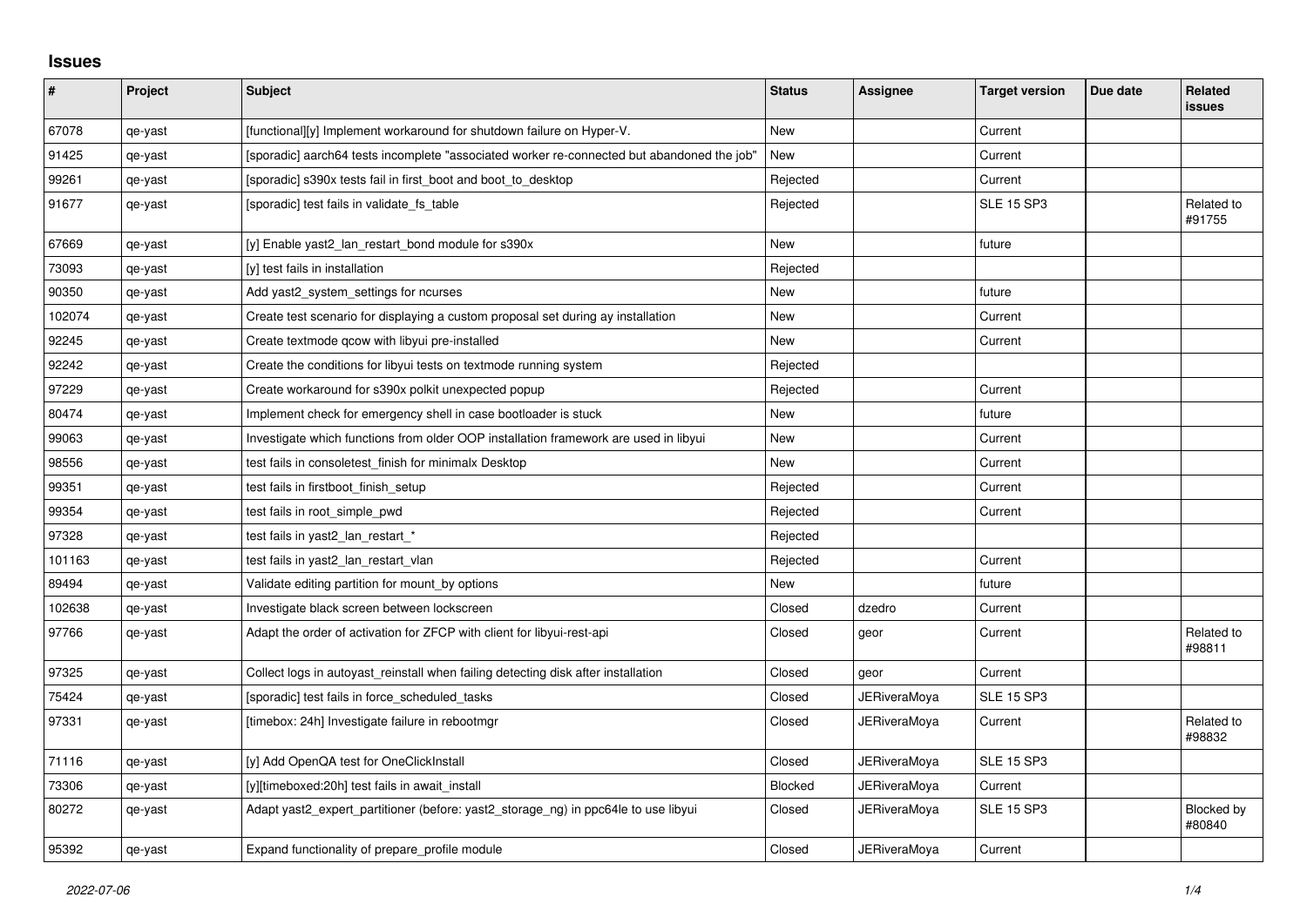| $\sharp$ | Project | <b>Subject</b>                                                                               | <b>Status</b> | <b>Assignee</b>     | <b>Target version</b> | Due date   | Related<br>issues                             |
|----------|---------|----------------------------------------------------------------------------------------------|---------------|---------------------|-----------------------|------------|-----------------------------------------------|
| 93029    | qe-yast | Implement test module for Product selection using LibyuiClient in YaST Job Group             | Closed        | <b>JERiveraMoya</b> | <b>SLE 15 SP3</b>     |            |                                               |
| 97760    | qe-yast | Rewrite workaround for scrolling for bsc#1189550                                             | Closed        | <b>JERiveraMoya</b> | Current               |            |                                               |
| 97319    | qe-yast | tests fail for ppc installation at different points                                          | Closed        | JERiveraMoya        | Current               |            |                                               |
| 102515   | qe-yast | validate_self_update greps only in /var/log/y2log and misses compressed logs                 | Closed        | <b>JERiveraMoya</b> | Current               |            |                                               |
| 73096    | qe-yast | [sporadic] msdos test fails in validate fs table                                             | Rejected      | JRivrain            | <b>SLE 15 SP3</b>     |            |                                               |
| 73474    | qe-yast | Add more modules to yast2_firstboot                                                          | Closed        | JRivrain            | <b>SLE 15 SP3</b>     |            |                                               |
| 80206    | qe-yast | Adjust msdos scenario for the UI changes in the Expert Partitioner                           | Closed        | JRivrain            | <b>SLE 15 SP3</b>     |            |                                               |
| 93641    | qe-yast | Create schedules for opensuse test suites                                                    | Closed        | JRivrain            | <b>SLE 15 SP3</b>     |            | Related to<br>#94069,<br>Related to<br>#92479 |
| 73471    | qe-yast | Enable yast2_firstboot in textmode                                                           | Closed        | JRivrain            | <b>SLE 15 SP3</b>     |            |                                               |
| 73477    | qe-yast | Modify firstboot configuration for yast2_firstboot_custom                                    | Closed        | JRivrain            | <b>SLE 15 SP3</b>     |            |                                               |
| 81310    | qe-yast | [sporadic][timeboxed:10h] test fails in mediacheck on svirt uefi                             | Resolved      | oorlov              | future                |            |                                               |
| 87646    | qe-yast | Create autoyast test using btrfs quota limit                                                 | Closed        | oorlov              | <b>SLE 15 SP3</b>     |            |                                               |
| 91830    | qe-yast | Investigate if a change of DH version for TLS negotiation can fix 'remote_controller' module | Resolved      | oorlov              | <b>SLE 15 SP3</b>     |            |                                               |
| 76885    | qe-yast | Unit test for yast2-metapackage-handler OneClickInstallWorkerFunction.rb (part I)            | Resolved      | oorlov              | <b>SLE 15 SP3</b>     |            |                                               |
| 97316    | qe-yast | test fails in releasenotes origin                                                            | Closed        | rainerkoenig        | Current               | 2021-09-23 |                                               |
| 101370   | qe-yast | test fails in yast2_firewall due to recent modification the interface zone                   | Blocked       | rainerkoenig        | Current               |            |                                               |
| 89932    | qe-yast | [sporadic] stabilize partitioning_firstdisk                                                  | Closed        | riafarov            | <b>SLE 15 SP3</b>     |            |                                               |
| 80276    | qe-yast | [sporadic][timeboxed:12h] autoyast reinstall@s390x-kvm-sle12 fails in installation           | Closed        | riafarov            | <b>SLE 15 SP3</b>     |            |                                               |
| 91350    | qe-yast | [timeboxed:16h][sporadic] test fails in verify_undelete_snapshots                            | Closed        | riafarov            | <b>SLE 15 SP3</b>     |            |                                               |
| 80212    | qe-yast | Adjust cryptivm scenario for the UI changes in the Expert Partitioner                        | Rejected      | riafarov            | <b>SLE 15 SP3</b>     |            |                                               |
| 80204    | qe-yast | Adjust lvm+resize_root scenario for the UI changes in the Expert Partitioner                 | Closed        | riafarov            | <b>SLE 15 SP3</b>     |            |                                               |
| 73642    | qe-yast | Modify allmodules+allpatterns+registration test suite                                        | Closed        | riafarov            | <b>SLE 15 SP3</b>     |            | Related to<br>#73645                          |
| 73363    | qe-yast | sporadic failure for btrfs_libstorage-ng@64bit-ipmi                                          | Closed        | riafarov            | <b>SLE 15 SP3</b>     |            |                                               |
| 80220    | qe-yast | test choses wrong product for installation                                                   | Rejected      | riafarov            | <b>SLE 15 SP3</b>     |            |                                               |
| 81248    | qe-yast | test fails in snapshots_small_root on aarch64                                                | Rejected      | riatarov            | <b>SLE 15 SP3</b>     |            |                                               |
| 91136    | qe-yast | Textmode test suite fails for s390x-kvm                                                      | Rejected      | riafarov            | <b>SLE 15 SP3</b>     |            |                                               |
| 91130    | qe-yast | Use libyui for btrfs_libstorage-ng ipmi and zVM                                              | Closed        | riafarov            | <b>SLE 15 SP3</b>     |            |                                               |
| 67126    | qe-yast | [functional][y] Add validation module for nis mm tests                                       | Resolved      | syrianidou_sofia    | <b>SLE 15 SP2</b>     | 2020-06-30 |                                               |
| 97709    | qe-yast | [sporadic] accept_timezone_configuration fails to navigate next screen                       | Closed        | syrianidou_sofia    | Current               |            |                                               |
| 88480    | qe-yast | [sporadic] boot_encrypt doesn't unlock encrypted disk for cryptlvm@ppc64le                   | Closed        | syrianidou_sofia    | <b>SLE 15 SP3</b>     |            |                                               |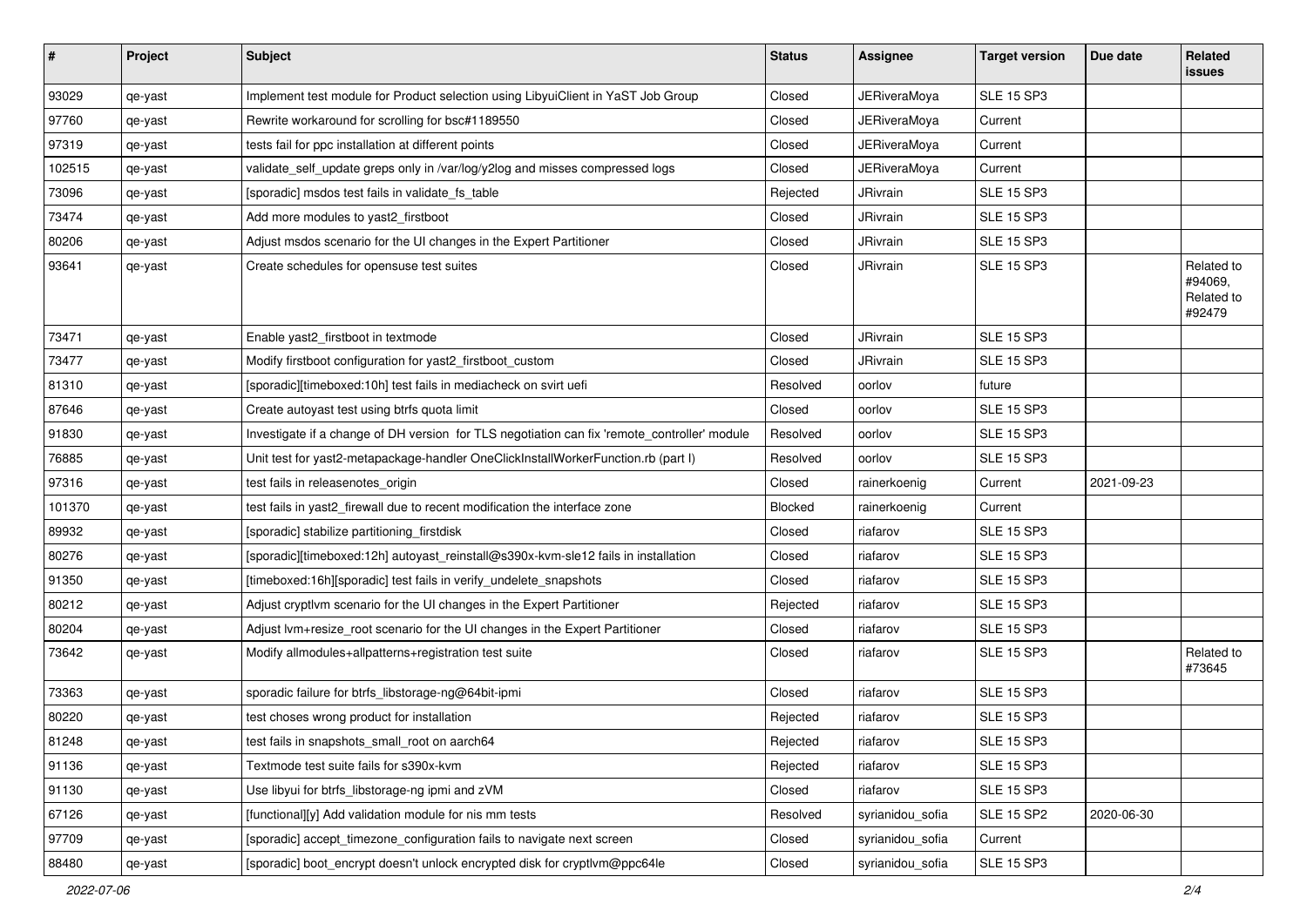| #     | Project      | <b>Subject</b>                                                                                           | <b>Status</b> | <b>Assignee</b>     | <b>Target version</b> | Due date   | Related<br>issues          |
|-------|--------------|----------------------------------------------------------------------------------------------------------|---------------|---------------------|-----------------------|------------|----------------------------|
| 71122 | qe-yast      | [y][timeboxed:12h] Organize and open tickets for yast-matepackage-handler unit test                      | Resolved      | syrianidou_sofia    | <b>SLE 15 SP3</b>     |            |                            |
| 69634 | qe-yast      | [y][timeboxed:24h] Add unit test for yast-metapackage-handler                                            | Resolved      | syrianidou_sofia    | future                |            |                            |
| 80216 | qe-yast      | Adjust home_encrypted scenario for the UI changes in the Expert Partitioner                              | Resolved      | syrianidou_sofia    | <b>SLE 15 SP3</b>     |            |                            |
| 95551 | qe-yast      | autologin_yast test fails in first_boot                                                                  | Closed        | syrianidou_sofia    | Current               |            |                            |
| 93411 | qe-yast      | Create test cases for Language, Keyboard and Product Selection                                           | Closed        | syrianidou_sofia    | <b>SLE 15 SP3</b>     |            |                            |
| 90851 | qe-yast      | SLE 15 SP3 Release Candidate 2 exploratory testing                                                       | Resolved      | syrianidou_sofia    |                       |            |                            |
| 95542 | qe-yast      | test fails in yast2_kdump                                                                                | Closed        | syrianidou_sofia    | Current               |            |                            |
| 76879 | qe-yast      | Unit test for yast2-metapackage-handler OneClickInstall.rb (part I)                                      | Resolved      | syrianidou_sofia    | <b>SLE 15 SP3</b>     |            |                            |
| 76882 | qe-yast      | Unit test for yast2-metapackage-handler OneClickInstall.rb (part II)                                     | Resolved      | syrianidou_sofia    | future                |            |                            |
| 76888 | qe-yast      | Unit test for yast2-metapackage-handler OneClickInstallWorkerFunction.rb (part II)                       | Closed        | syrianidou_sofia    | <b>SLE 15 SP3</b>     |            |                            |
| 93032 | qe-yast      | Use accept_license module with libyui-rest-api in all test suites in YaST, TW and Leap 15<br>Job Groups  | Closed        | syrianidou_sofia    | <b>SLE 15 SP3</b>     |            |                            |
| 69655 | qe-yast      | [y][timeboxed:12h] Modify check in autoyast installation test                                            | Resolved      | ybonatakis          | <b>SLE 15 SP3</b>     | 2020-10-06 |                            |
| 67672 | openQA Tests | [functional][y] Extend coverage of yast2_gui test modules                                                | Rejected      |                     |                       |            |                            |
| 63922 | openQA Tests | [functional][y] Sporadic failure of mediacheck module in mediacheck@svirt-hyperv-uefi test<br>suite      | Rejected      |                     |                       |            |                            |
| 68764 | openQA Tests | [functional][y] yast2_gui@svirt-xen-hvm fails when retriggered, if parent create_hdd_gnome<br>has failed | Rejected      |                     |                       |            |                            |
| 72184 | openQA Tests | [virtualization][y] Select_console fails sporadically for svirt-xen-hvm                                  | New           |                     | future                |            |                            |
| 71638 | openQA Tests | [y] test fails in validate_fs_table                                                                      | Rejected      |                     |                       |            |                            |
| 67120 | openQA Tests | [functional][y]test fails in zypper_ref while trying to use root-virtio-console.                         | Resolved      | dzedro              |                       | 2020-06-16 | Related to<br>#67174       |
| 67903 | openQA Tests | [y][functional] Set partial sync for Debug and Source repositories                                       | Resolved      | <b>JERiveraMoya</b> | <b>SLE 15 SP3</b>     | 2020-07-14 |                            |
| 63460 | openQA Tests | serial console stopped working on hyperv                                                                 | Rejected      | okurz               |                       |            |                            |
| 67732 | openQA Tests | [functional][y] Add yast2_lang module for other than 64bit machines                                      | Resolved      | oorlov              | <b>SLE 15 SP3</b>     | 2020-07-14 |                            |
| 64688 | openQA Tests | [functional][y] Travis check detect_unused_modules is taking 4 minutes to be completed.                  | Resolved      | riafarov            | future                | 2020-06-02 |                            |
| 67117 | openQA Tests | [functional][y]test fails in yast2_proxy and yast2_dns_server                                            | Resolved      | riafarov            | <b>SLE 15 SP2</b>     | 2020-06-16 |                            |
| 80210 | openQA Tests | [ppc64le] ppc64le-hmc tests fail in bootloader_start                                                     | Rejected      | riafarov            |                       |            |                            |
| 69751 | openQA Tests | [y] Module validate_encrypt fails on s390x-kvm-sle12                                                     | Resolved      | riafarov            | <b>SLE 15 SP3</b>     | 2020-09-08 | Has<br>duplicate<br>#69991 |
| 71641 | openQA Tests | [y] test fails in sshd for ppc64le-hmc-4disk                                                             | Resolved      | riafarov            | <b>SLE 15 SP3</b>     | 2020-10-06 |                            |
| 69658 | openQA Tests | [y] test fails in yast2_control_center                                                                   | Resolved      | riafarov            | <b>SLE 15 SP3</b>     |            |                            |
| 64325 | openQA Tests | [functional][y] Add check in autoyast installation test with wrong autoyast profile path                 | Resolved      | syrianidou_sofia    |                       | 2020-05-05 |                            |